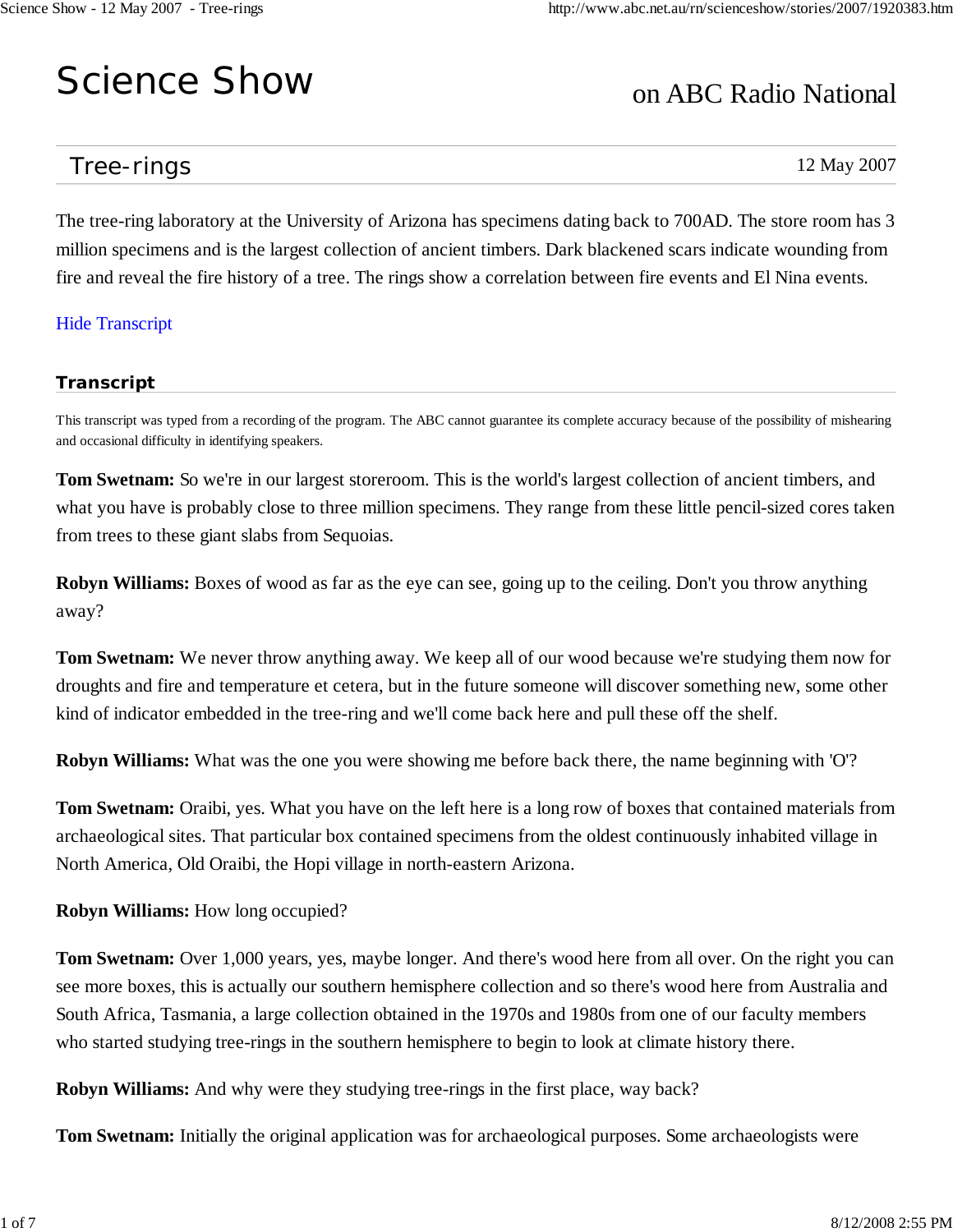excavating these great ruins of the southwest, the cliff dwellings, and they noticed these roof beams. This fellow, Douglas, at our laboratory was studying tree-rings and they said, can you tell us how old these beams are? Can you tell us when these trees were cut? And by studying the tree-rings and matching the tree-rings from the beams with living trees, he was able to cross date them and match them, and he told the archaeologists that the dwellings were built more than 1,000 years ago. He gave them exact dates of cutting for these trees. So that established the science of dendrochronology.

**Robyn Williams:** When was this, roughly?

**Tom Swetnam:** About the 1920s, and since that time these methods have been applied all around the world. So they're used for dating things like Viking ships. Excavated Viking ships out of the mud and off the bottom of the fiords can be tree-ring dated, and so exact dates of ship construction throughout Europe and parts of the Mediterranean have been used for that purpose.

**Robyn Williams:** And since then looking at the tree-rings is used for all sorts of things.

**Tom Swetnam:** Oh yes, from their archaeological applications to climate studies, drought and now ecological studies as well, and even geological; we study volcanic eruptions, we study earthquakes, debris flows and floods, all these kinds of things are quite faithfully recorded in the tree-rings.

**Robyn Williams:** This is not the only store you've got here?

**Tom Swetnam:** No, it goes on. In fact, this one extends on around, we can walk down here. We have collections in this room and about four others on campus. All together something like 10,000 square feet of space in storage.

**Robyn Williams:** The thing that puzzles me...you say 'on campus'...this is in fact a football stadium. Explain this to me.

**Tom Swetnam:** Yes, we are in the football stadium. We were put here temporarily, it was going to be temporary quarters and that was in 1937. It's what happens to a lot of laboratories, I think. These strange little laboratories, strange researchers doing oddball things, like...I think the first nuclear reaction at the University of Chicago was in the football stadium, and on the other side of the stadium is the mirror lab where they build these giant mirrors for telescopes, so some of the best science in Arizona is done in the football stadium.

**Robyn Williams:** And you're going to be staying here, are you?

**Tom Swetnam:** It looks that way. We're currently expanding in the stadium, we're actually taking up some more space, for one thing to house the rest of our wood, because you see we're crowded here, this storeroom is already full.

**Robyn Williams:** So you're underneath the stands. How do you work when there's a match on?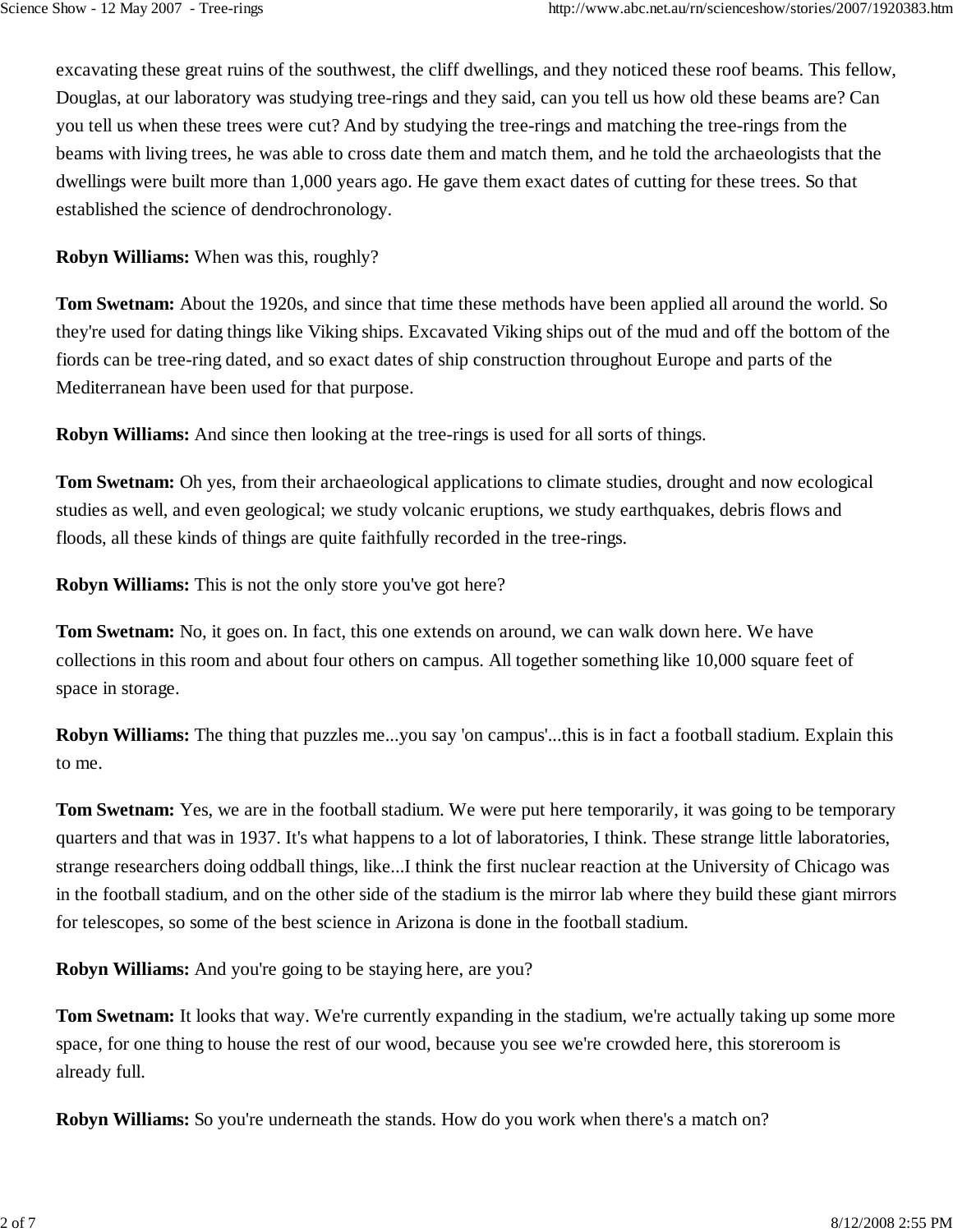**Tom Swetnam:** We avoid the place like the plague! It shakes and rattles. There are 55,000 people here during a football game.

**Robyn Williams:** And what about the students who are staying here?

**Tom Swetnam:** The students actually...one side of the stadium is a dormitory, so there are people living down there...

**Robyn Williams:** And they're playing rock 'n' roll and...

**Tom Swetnam:** Yes, it's kind of a strange place to do science.

**Robyn Williams:** Do you sometimes worry that when they throw their matches or their lighters your entire collection would go?

**Tom Swetnam:** We do worry about this, yes, and it's not cooled in here, so on a hot Arizona summer day it's well over 120 degrees Fahrenheit in here...whatever that is Centigrade, 38 or something, 42...

# **Robyn Williams:** Hot!.

## **Tom Swetnam:** Yes.

**Robyn Williams:** Professor Tom Swetnam in his trove of trees. And you duck through the stands of boxes along a narrow corridor to a set of draws and he opens one of them. There in cellophane wrappings are more sets of wood but these are extra special. They were the samples of timber used to test carbon dating techniques when they were first being introduced, wood being used to test atomic fingerprints. But Tom Swetnam's main preoccupation these days is fire.

**Tom Swetnam:** That's right. When you look at the tree-rings closely you can see these dark blackened areas, charcoal, coming right into a tree-ring. It's from a wound at the base of the tree, where the section is taken right near the ground, and in the past, fires had burned around the base of these trees and caused an injury, a scar, if you will. And the tree survived and grew the tree-rings over the top of the scar, and it turns out that this happens repeatedly. So, as we can see on this section on the wall here, there are dozens of these black lines, dozens of fires recorded over 1,000 years on this one tree.

**Robyn Williams:** Interesting, and that's the Sequoia, that's the redwood?

**Tom Swetnam:** Yes, the Giant Sequoia, west slope of the Sierra Nevada, now it's the third-oldest tree species. They get to be about 3,200 years old.

**Robyn Williams:** That's pretty good, and they're adapted...like where I come from, the gum trees and various other ones are used to fire. These are used to fire as well?

**Tom Swetnam:** Indeed. It turns out, from studying these fire scars, that we see that fires occurred at least once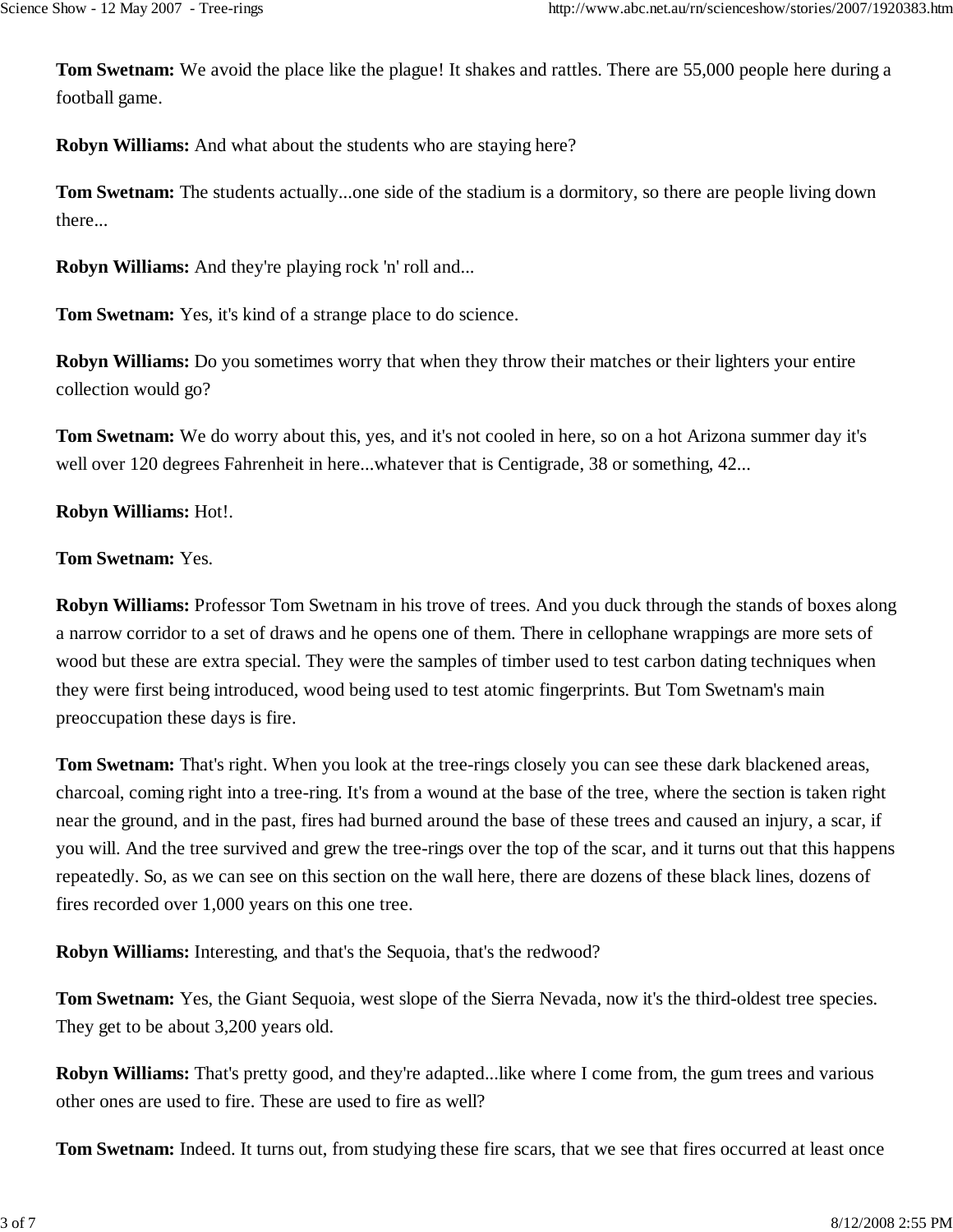or twice per decade for thousands of years in these forests. So generally the fires are burning so frequently that the fuel does not accumulate, and so the fires are burning as what we call surface fires. The flame lengths are a metre tall, low intensity fire, not killing the trees. And of course they have very thick bark, so they're resistant to being killed by these surface fires. So they record the fire events, and the fire was very important of course in cycling nutrients and maintaining open forests.

**Robyn Williams:** As I look at the one that you indicated which is, as you say, huge, two metres across, and covered in all sorts of patterns of black...how do you start analysing something as complex as that?

**Tom Swetnam:** Well, first of all we sample it, and it takes a while to prepare a surface. We use belt sanders like we're sanding a floor and then with microscopes we can count the rings and date them carefully and observe the fire scars in the rings.

**Robyn Williams:** What are you looking for? Outbreaks of fires? Trying to make a pattern out of it?

**Tom Swetnam:** The main objective is to try to understand the frequency of fire in these forests in the past, but most importantly what were the causes of these fires in terms of climate? What kinds of climate events might have been driving the occurrences of fires? And what we find is that when we sample many trees over large areas, entire regions of the western United States, we find the same fire dates showing up again and again in different tress in widely scattered mountain ranges, synchronised fire occurrence over enormous areas. So, for example, the year 1748, a very fiery year in the western US, there were fires burning in most mountain ranges. A drought year. Of course it was a drought year, and indeed we can see this. But even more interestingly we find that these big fire years also correspond with El Nino and La Nina patterns. So the ENSO, the El Nino Southern Oscillation, is controlling fire activity in the western US, and we can see this in the tree-ring record.

**Robyn Williams:** And you have the same El Nino effect as we do, connected with drought, do you?

**Tom Swetnam:** It's actually the opposite, it's reversed. So the southern part of the States, from southern California, across Arizona, New Mexico to Florida, generally have wet conditions during an El Nino, whereas I believe in most large parts of Australia, northern Australia especially, very dry during El Nino events.

**Robyn Williams:** We've got an El Nino that's just about waning, and of course we've had the most gigantic bush fires over January and early February.

**Tom Swetnam:** Typical kind of pattern. And then of course the reverse of the El Nino is the La Nina condition, and that brings the reverse patterns; we're typically very dry here, we have droughts and that's when our fires occur. So this is very interesting to see these really large ocean patterns synchronising fire activity. We find even that our fire activity here in the southwest is even synchronised with fire in southern South America where the El Nino has a very similar response in Patagonia. So El Nino has produced wet conditions and there are few fires, and during La Ninas there are more fires.

**Robyn Williams:** What's the pattern now as you look at what's happened recently? Is the rate going up? In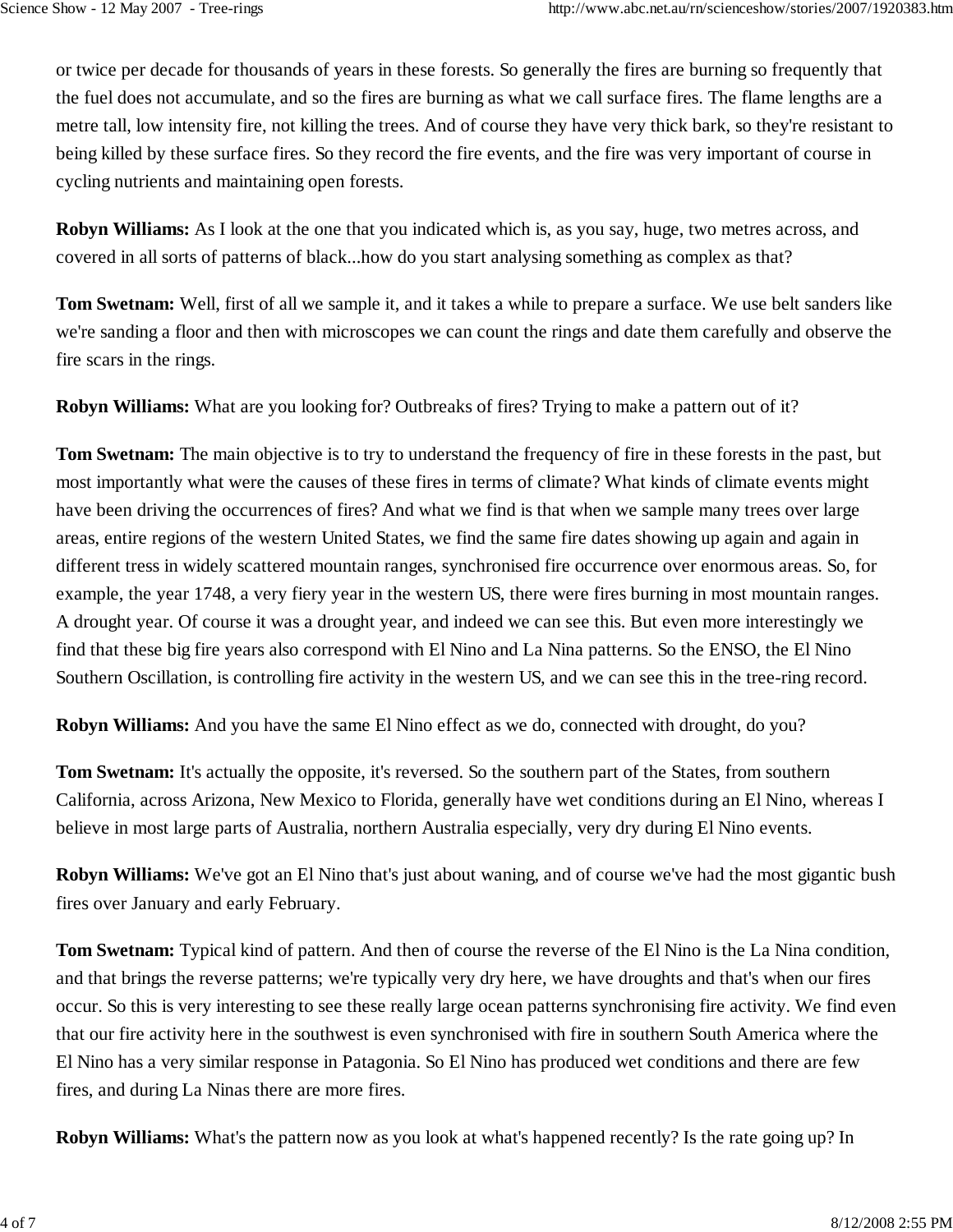other words, are the oscillations becoming more severe?

**Tom Swetnam:** That's correct. It seems to be that the variability has increased in recent decades. We had an enormous El Nino event of course in '82, '83 which you'll probably recall. That was the event that really woke everyone up to the importance of El Nino especially. But we're seeing some other kinds of trends, warming temperatures in particular, and increasing droughts. The western US has been gripped by drought in the last six or seven years, extreme drought. And the warming temperatures in the western US, which is probably related to global warming, seems to be driving increasing numbers of large fires in the western US, it's correlated with the warming temperatures.

**Robyn Williams:** Where is this research taking you now? Obviously you've got an immense amount of detail, how are you building it up?

**Tom Swetnam:** We're trying to understand these different climate patterns. You have these trends, warming trends of the warming that's occurring globally, but superimposed upon that are these oscillations: the El Nino and now we've discovered the Pacific decadal oscillation and the Atlantic multi-decadal oscillation and the North Atlantic oscillation, and so there are all these oscillations that scientists have been discovering and they affect climate worldwide. So the objective is to try to know and understand how these oscillatory patterns influence climate in different locations and the fire responses in different locations.

**Robyn Williams:** Essentially it's huge patches of warm water in various parts of the ocean, namely the Pacific, and that's causing the oscillations and the kind of effect that you describe.

**Tom Swetnam:** Yes, it's the ocean temperatures and the associated atmospheric pressure patterns that are related to these sea surface temperatures, and that of course then drives the circulation features; the jet stream, the amount of variability in the circumpolar vortex as well, which is affecting storm tracks. So during La Nina events in particular in the western US we tend to get these blocking highs, these high pressure patterns which prevent the moisture from coming in from the oceans, and so we get these drier conditions.

**Robyn Williams:** Are we going to have to get used to these greater extremes?

**Tom Swetnam:** That is the prediction. In fact, the new IPCC, the fourth IPCC report from the UN on climate change indicates, indeed, that more extremes of both wet and dry are likely to occur. And this spells bad news for fire because fire has to have something to burn, right? So if you have an extremely wet period of one or two or three years, that tends to build up the fuels and holds down fire activity, and then you have an extreme dry within a few years...that is a key combination that drives these really large fire events that we've been seeing in our arid landscapes.

**Robyn Williams:** And that will burn up the undergrowth and the small trees as well.

**Tom Swetnam:** That's right, and the problem in the western US is that these fires seem to be increasing in extent and severity and at the same time our population is growing. The state of Arizona is the fastest growing state in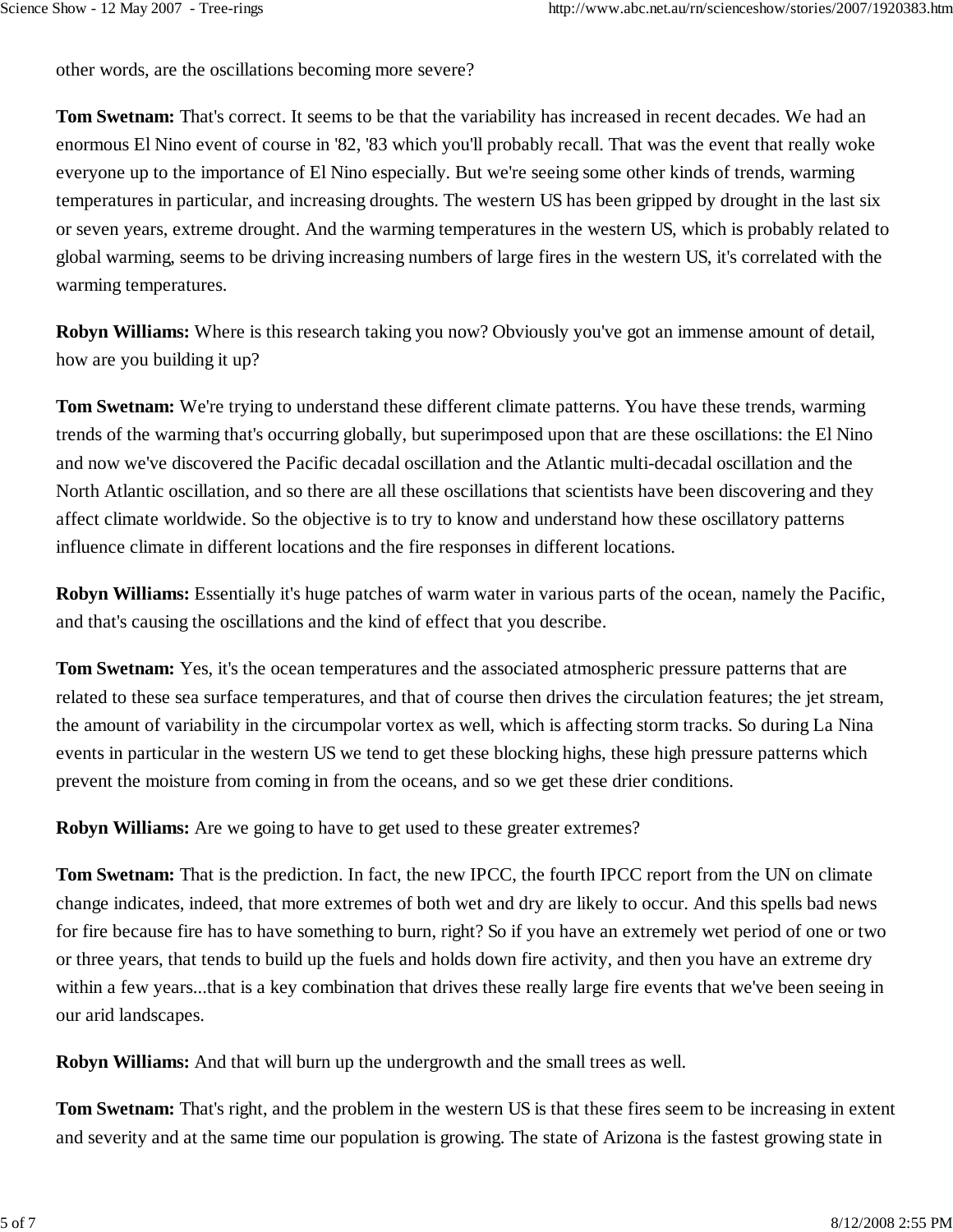the US now, and so people are moving here and they tend to be moving out into the wild lands, they're moving into the bush and right into the areas where fire is most prevalent and has a greater chance of occurring.

**Robyn Williams:** The more fire, the more CO2, of course.

**Tom Swetnam:** That's the other worrisome thing about fire and climate change. It could well be a positive feedback. So as we burn more and more of our landscape globally and particularly in the tropics, there's a real likelihood that we're going to increase the carbon input to the atmosphere which would then accelerate the whole process.

**Robyn Williams:** But you're still smiling!

**Tom Swetnam:** Well, it is pretty worrisome actually, but there's a lot more to learn about this, there's a lot of uncertainty about when and where these effects are going to take place, so we're going to be busy.

#### **Guests**

#### **Tom Swetnam**

Director Laboratory of Tree-Ring Research University of Arizona Tucson Arizona USA http://www.ltrr.arizona.edu/

#### **Presenter**

Robyn Williams

#### **Producer**

David Fisher



**Saturday 12pm** repeated Monday 7pm Presented by **Robyn Williams**

#### **In This Program**

- Federal budget 2007
- Tree-rings
- Reclassification of the Hydatellaceae
- Carl Linnaeus
- Social behaviour in bees